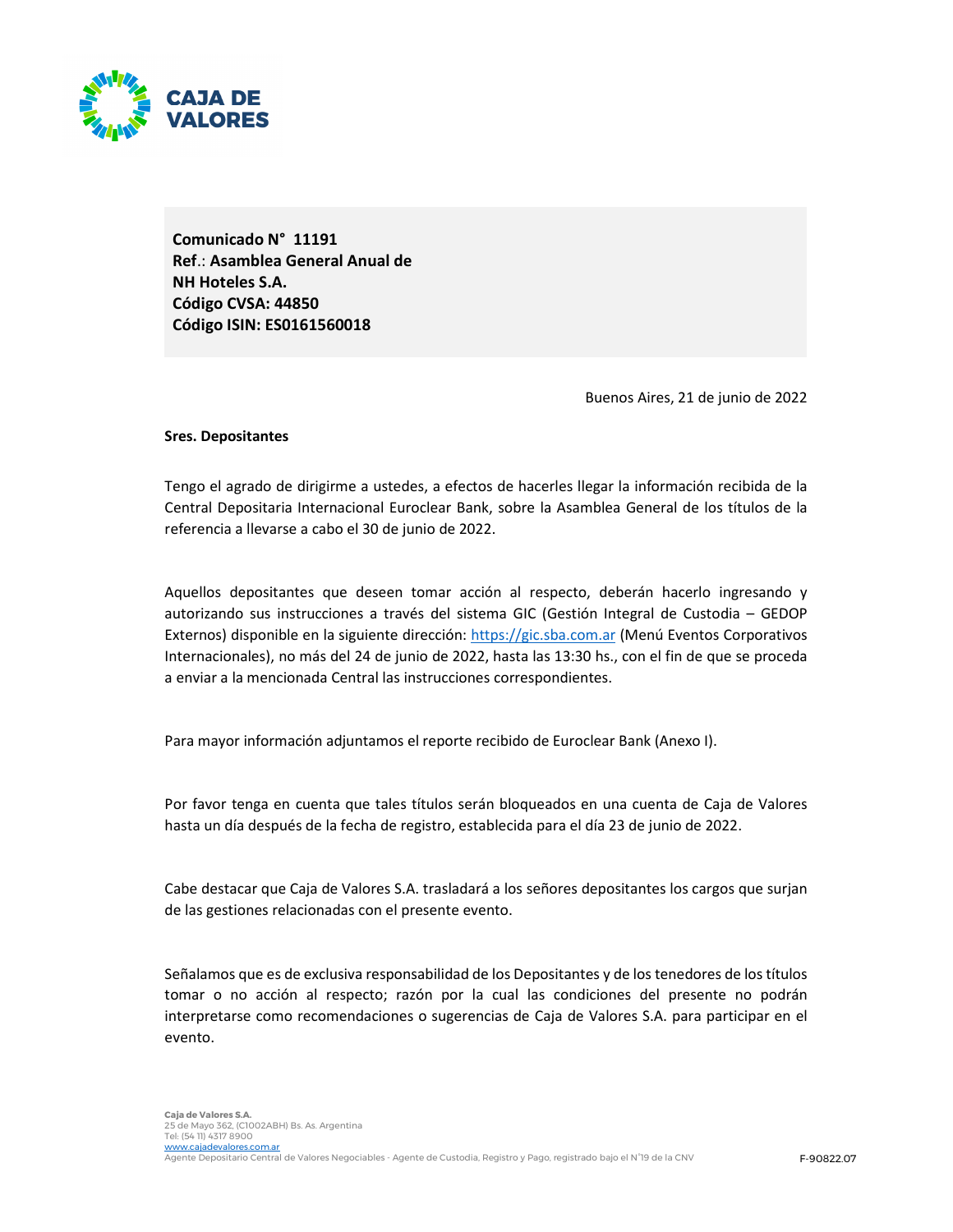

Por cualquier duda o consulta podrán comunicarse con el Área Internacional al 4316-6000 Int. 8602.

Sin otro particular los saluda atentamente,

Walter Escudero Gerente Ejecutivo de Custodia y Registro

JCM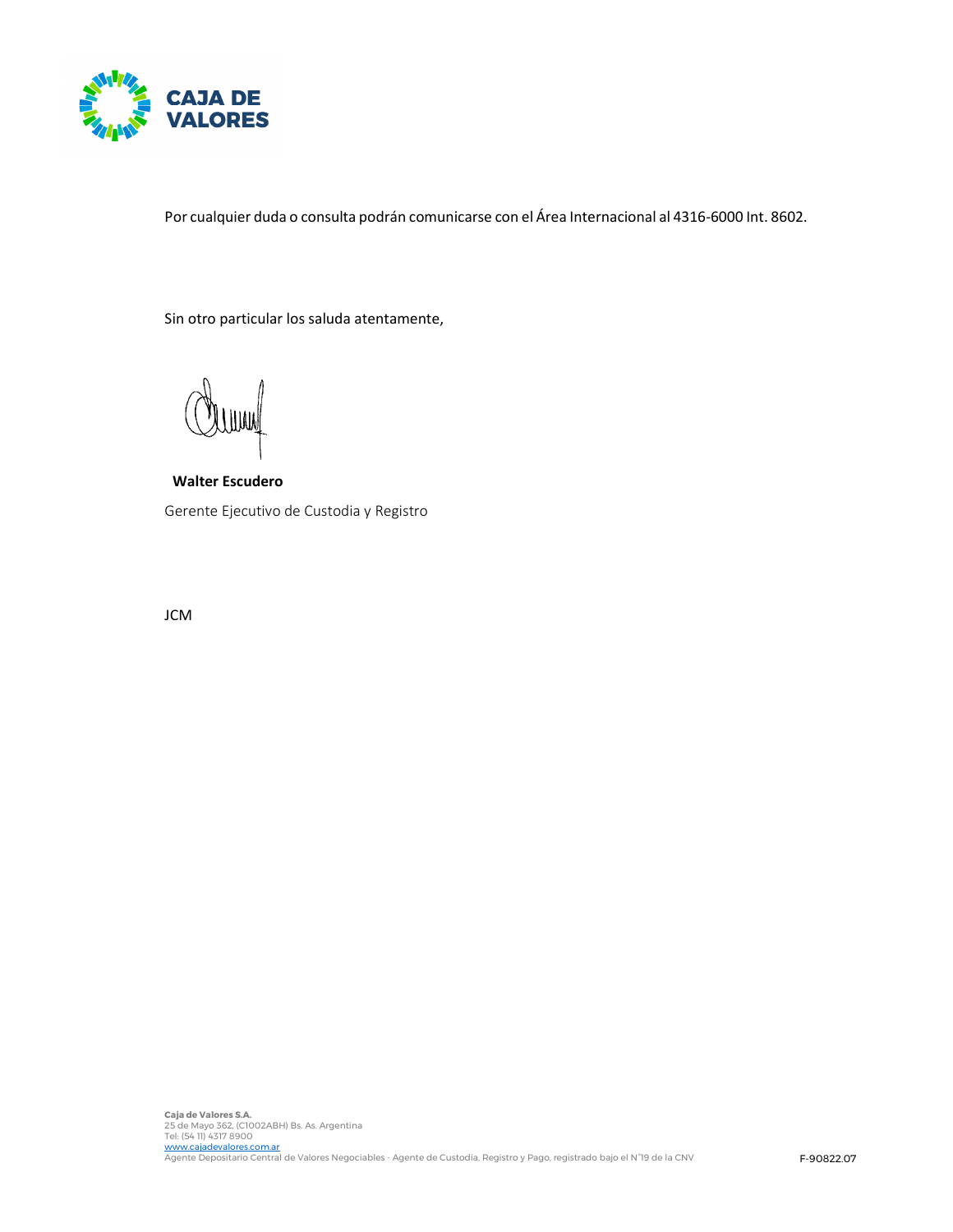

**Corporate action details for CA00000006545017 - Annual General Meeting Service provider EB - Place of holding EB**

# **General information**<br>Corporate action indicator: Annual General Meeting

Corporate action indicator: Corporate action reference:

Corporate action processing:

ANNUAL GENERAL MEETING<br>CA00000006545017 Mandatory/voluntary indicator: Voluntary CA event<br>Corporate action processing: Distribution

# **Main underlying security**

Common code:<br>Description:

ISIN: ES0161560018<br>Common code: 003290638 NH HOTELES - ORD SHS

#### **Financial instrument attributes**

Type of financial instrument: STOCK Denomination currency: EUR

## **Corporate action details**

Shareholder rights directive indicator: Yes Meeting date: 30 Jun 2022 - 11:00<br>Record date: 23 Jun 2022 23 Jun 2022 Certification: No Electronic certification: <br>
Paperwork: 
NO LEGAL DOCUMENTATION TO NO LEGAL DOCUMENTATION TO BE COMPLETED

### **Option 001 Consent Granted**

Corporate action option status: Active<br>Currency: EUR Currency: EU<br>Default processing flag: No Default processing flag:<br>
Market deadline date: 
28 Jun 2022 Market deadline date: Response deadline date: 28 Jun 2022 - 15:00<br>Period of action: 20 Jun 2022 - 28 Jun Minimum exercisable quantity: Unit Number 1<br>
Multiple exercisable quantity: Unit Number 1 Multiple exercisable quantity:<br>Expiry date:

20 Jun 2022 - 28 Jun 2022 28 Jun 2022 - 16:00

# **Option 002 Consent Denied**<br>Corporate action option status: Active

Corporate action option status: Currency: EUR Default processing flag: No Market deadline date: 28 Jun 2022 Response deadline date: 28 Jun 2022 - 15:00 Period of action: 20 Jun 2022 - 28 Jun 2022 Minimum exercisable quantity: Unit Number 1 Multiple exercisable quantity: Unit Number 1 Expiry date: 28 Jun 2022 - 16:00

# **Option 003 Abstain**

Corporate action option status: Active **Currency:** EUR<br>
Default processing flag: No Default processing flag:<br>
Market deadline date:<br>
28 Jun 2022 Market deadline date: Response deadline date: 28 Jun 2022 - 15:00<br>Period of action: 20 Jun 2022 - 28 Jun Minimum exercisable quantity: Unit Number 1 Multiple exercisable quantity:<br>Expiry date:

20 Jun 2022 - 28 Jun 2022<br>Unit Number 1 28 Jun 2022 - 16:00

# **Option 004 Split Instruction**

Corporate action option status: Active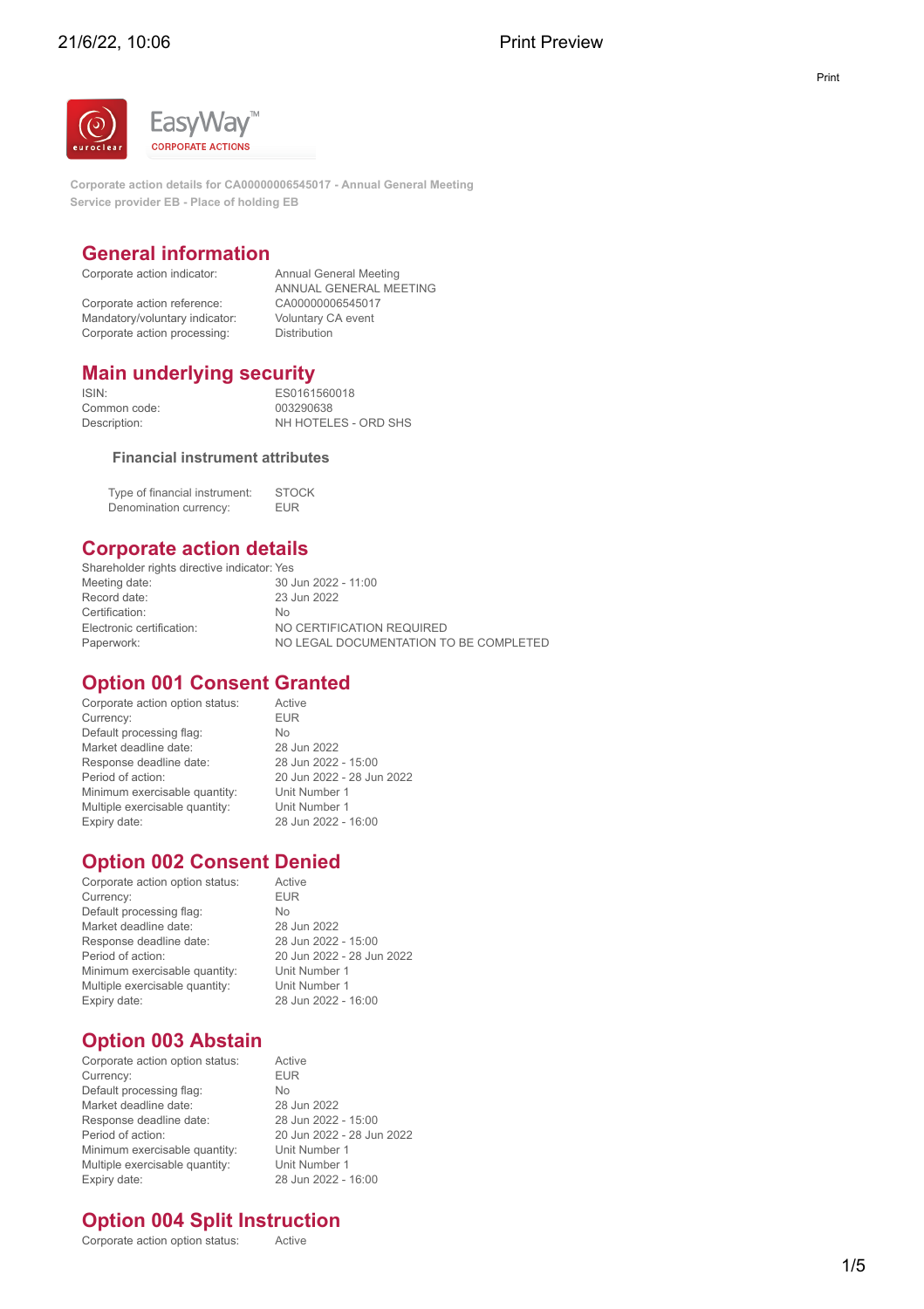#### 21/6/22 10:06 Print Preview

Currency: EUR Default processing flag:<br>
Market deadline date:<br>
Market deadline date:<br>
28 Jun 2022 Market deadline date: 28 Jun 2022<br>Response deadline date: 28 Jun 2022 - 15:00 Response deadline date:<br>Period of action: Minimum exercisable quantity: Unit Number 1<br>Multiple exercisable quantity: Unit Number 1 Multiple exercisable quantity:<br>Expiry date:

20 Jun 2022 - 28 Jun 2022<br>Unit Number 1 28 Jun 2022 - 16:00

## **Option 005 Proxy Card**

**Corporate action option status:** Active<br>Currency: ELIR Currency: Default processing flag:<br>
Market deadline date:<br>
28 Jun 2022 Market deadline date: 28 Jun 2022<br>Response deadline date: 28 Jun 2022 - 15:00 Response deadline date:<br>Period of action: Minimum exercisable quantity: Unit Number 1<br>Multiple exercisable quantity: Unit Number 1 Multiple exercisable quantity:<br>Expiry date:

20 Jun 2022 - 28 Jun 2022<br>Unit Number 1 28 Jun 2022 - 16:00

# **Option 006 No Action**

| Corporate action option status: | Active                    |
|---------------------------------|---------------------------|
| Default processing flag:        | Yes                       |
| Market deadline date:           | 28 Jun 2022               |
| Response deadline date:         | 28 Jun 2022 - 15:00       |
| Period of action:               | 20 Jun 2022 - 28 Jun 2022 |
| Minimum exercisable quantity:   | Unit Number 1             |
| Multiple exercisable quantity:  | Unit Number 1             |
| Expiry date:                    | 28 Jun 2022 - 16:00       |
|                                 |                           |

# **Action to take**

FOR MORE INFORMATION ON HOW TO INSTRUCT, REFER TO MYSTANDARDS AND<br>TO THE MEETING GUIDE AVAILABLE AT MY.EUROCLEAR.COM<br>ODOC(TO ATTEND THE MEETING IN PERSON, YOU NEED TO SEND AN<br>ELECTRONIC INSTRUCTION, REQUESTING AN ATTENDANC CERTIFICATE ADMISSION CARD AND THE RELEVANT POA IN FORM PROVIDED<br>BY BNP PARIBAS TO THE ATTENDEE IN RESPECT OF FOR XXX /NUMBER OF<br>SHARES/ UNITS OF THE A.M SECURITIES)

## **Corporate action narrative**

#### **Party contact description:**

CORPORATE ACTIONS EQUITYREACH EXT 4245

#### **General information:**

SRDI(Y) IMFT(20022) INXF(20022) COAF(ESMEETSR22000243) MTYP(GMET) MTGD(30/06/2022 11:00) MADT(ADDR) MADR(NH COLLECTION CASINO DE MADRID, CALLE ALCALA 15, 28014, MADRID) MCTY(ES) QRMR(N) ISSN(NH HOTELES GROUP)

. METHOD OF PARTICIPATION

 $MTH D/PHYS$ VDLN(28/06/2022 2:00:00 PM) MTHD(PRXY) VDLN(28/06/2022 2:00:00 PM) MTHD(EVOT) VDLN(28/06/2022 2:00:00 PM) PAVA(Y)

. MEETING AGENDA

--------------<br>LABL(1) TITL(.) DESC(REVIEW AND APPROVAL OF THE INDIVIDUAL A ND CONSOLIDATED ANNUAL ACCOUNTS FOR THE YEAR 2021.)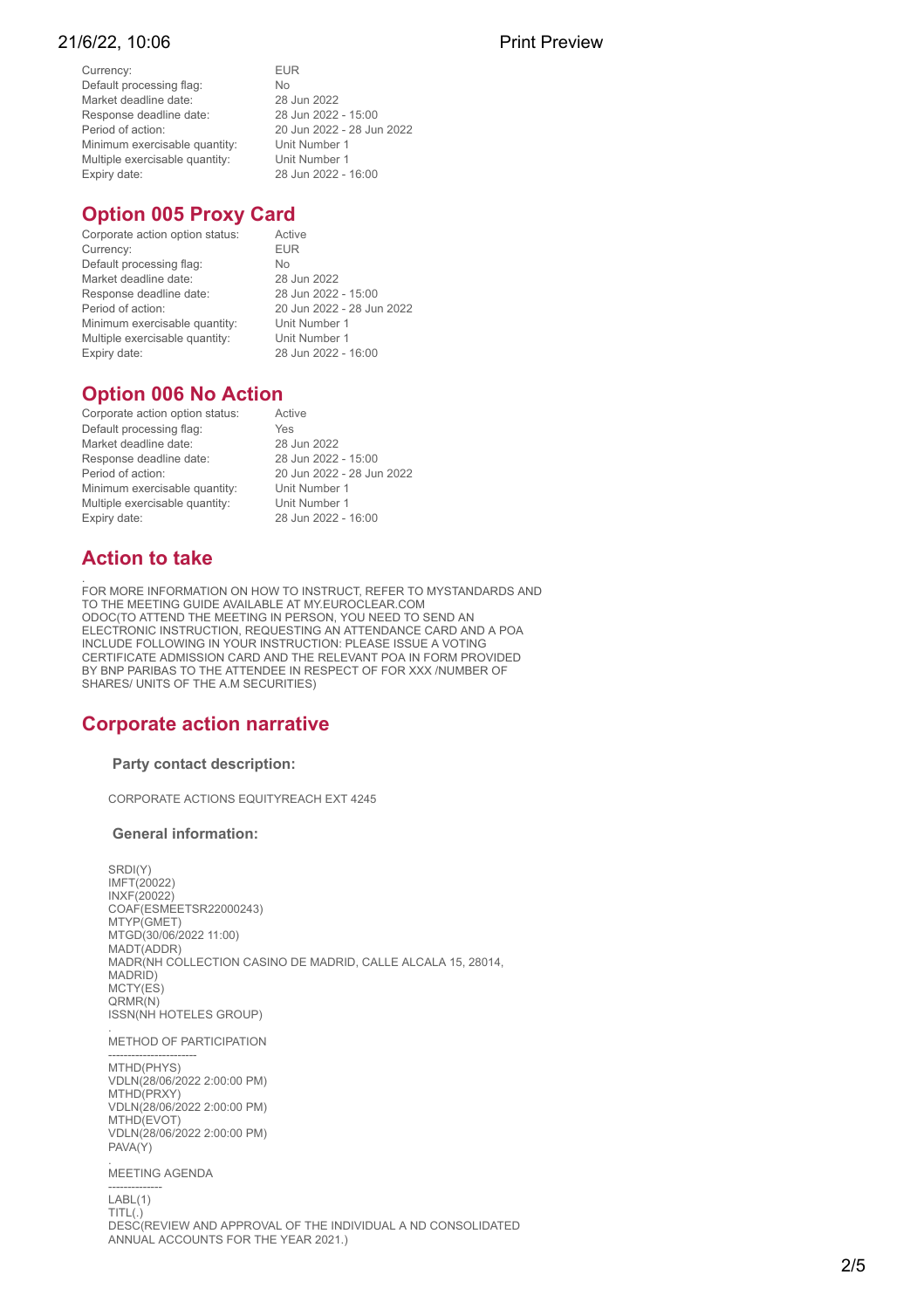#### 21/6/22 10:06 Print Preview

VOTT(BNDG) AVIT(CFOR) AVIT(WMGT) AVIT(ABST) AVIT(CAGS) AVIT(AMGT) AVIT(NOAC) AURL(WWW.NH-HOTELES.ES) RSTA(ACTV . LABL(2) TITL(.) .......<br>DESC(EXAMINATION AND APPROVAL OF THE INDIVID UAL AND<br>CONSOLIDATED CONSOLIDING MANAGEMENT REPORTS , CORRESPONDING TO THE 2021 FINANCIAL Y EAR.)<br>VOTT/BNDG) VOTT(CFOR) AVIT(WMGT) AVIT(ABST) AVIT(CAGS) AVIT(AMGT) AVIT(NOAC)<br>INFI(N) INFI(N) RSTA(ACTV) . LABL(3)  $TITL(.)$ DESC(EXAMINATION AND APPROVAL OF THE CONSOLI DATED NON **EINANCIAL** INFORMATION STATEME NT FOR THE YEAR 2021.)<br>VOTT/BNDG\ AVIT(CFOR) AVIT(WMGT) AVIT(ABST) AVIT(CAGS) AVIT(AMGT) AVIT(NOAC)<br>INFI(N) RSTA(ACTV) .<br>LABL(4)  $TITL(.)$ DESC(EXAMINATION AND APPROVAL OF THE PROPOSA L FOR THE<br>APPLICATION OF RESULTS.)<br>VOTT(BNDG) AVIT(CFOR) AVIT(WMGT) AVIT(ABST) AVIT(CAGS) AVIT(AMGT) AVIT(NOAC)<br>INFI(N) RSTA(ACTV) .<br>LABL(5) TITL(.) DESC(APPROVAL OF THE MANAGEMENT OF THE BOARD OF DIRECTORS DURING<br>THE 2021 FINANCIAL YEAR.)<br>VOTT(BNDG) AVIT(CFOR) AVIT(WMGT) AVIT(ABST) AVIT(CAGS) AVIT(AMGT) AVIT(NOAC)<br>INFI(N) RSTA(ACTV) . LABL(6)  $TITL(.)$ DESC(RE ELECTION OF THE APPOINTMENT OF THE A CCOUNTS AUDITOR OF<br>THE COMPANY AND ITS CONSOLIDATED GROUP.)<br>VOTT(BNDG) AVIT(CFOR) AVIT(WMGT) AVIT(ABST) AVIT(CAGS) AVIT(AMGT) AVIT(NOAC)<br>INFI(N) RSTA(ACTV) .<br>LABL(7)  $TITL(.)$ DESC(APPOINTMENT, RE ELECTION AND RATIFICATI ON, AS THE CASE MAY<br>BE, OF DIRECTORS.)<br>VOTT(BNDG) AVIT(CFOR) AVIT(WMGT) AVIT(ABST) AVIT(CAGS) AVIT(AMGT) AVIT(NOAC)<br>INFI(Y) RSTA(ACTV) .<br>LABL(7.1) TITL(.) DESC(RE ELECTION OF THE APPOINTMENT OF THE D IRECTOR MR. ALFREDO FERNANDEZ AGRAS WIT H THE QUALIFICATION OF 'INDEPENDENT' FO R THE<br>STATUTORY TERM OF THREE YEARS)<br>VOTT(BNDG) AVIT(CFOR) AVIT(WMGT) AVIT(ABST) AVIT(CAGS) AVIT(AMGT) AVIT(NOAC)<br>INFI(N) RSTA(ACTV) .<br>LABL(7.2) TITL(.)<br>DESC(RE ELECTION OF THE APPOINTMENT OF DIREC TOR MR. KOSIN CHANTIKUL WITH THE QUALIF ICATION OF 'DOMINICAL' FOR THE STATUTOR Y TERM OF THE STATUTOR<br>Y TERM OF THREE YEARS.)<br>VOTT(BNDG) AVIT(CFOR) AVIT(WMGT) AVIT(ABST) AVIT(CAGS) AVIT(AMGT) AVIT(NOAC)<br>INFI(N) RSTA(ACTV) .<br>LABL(7.3)  $TITL(.)$ DESC(APPOINTMENT OF MS. LAIA LAHOZ MALPARTID A AS DIRECTOR OF THE COMPANY, WITH THE QUALIFICATION OF 'EXECUTIVE', FOR THE S TATUTORY TERM OF THREE YEARS.) VOTT(BNDG)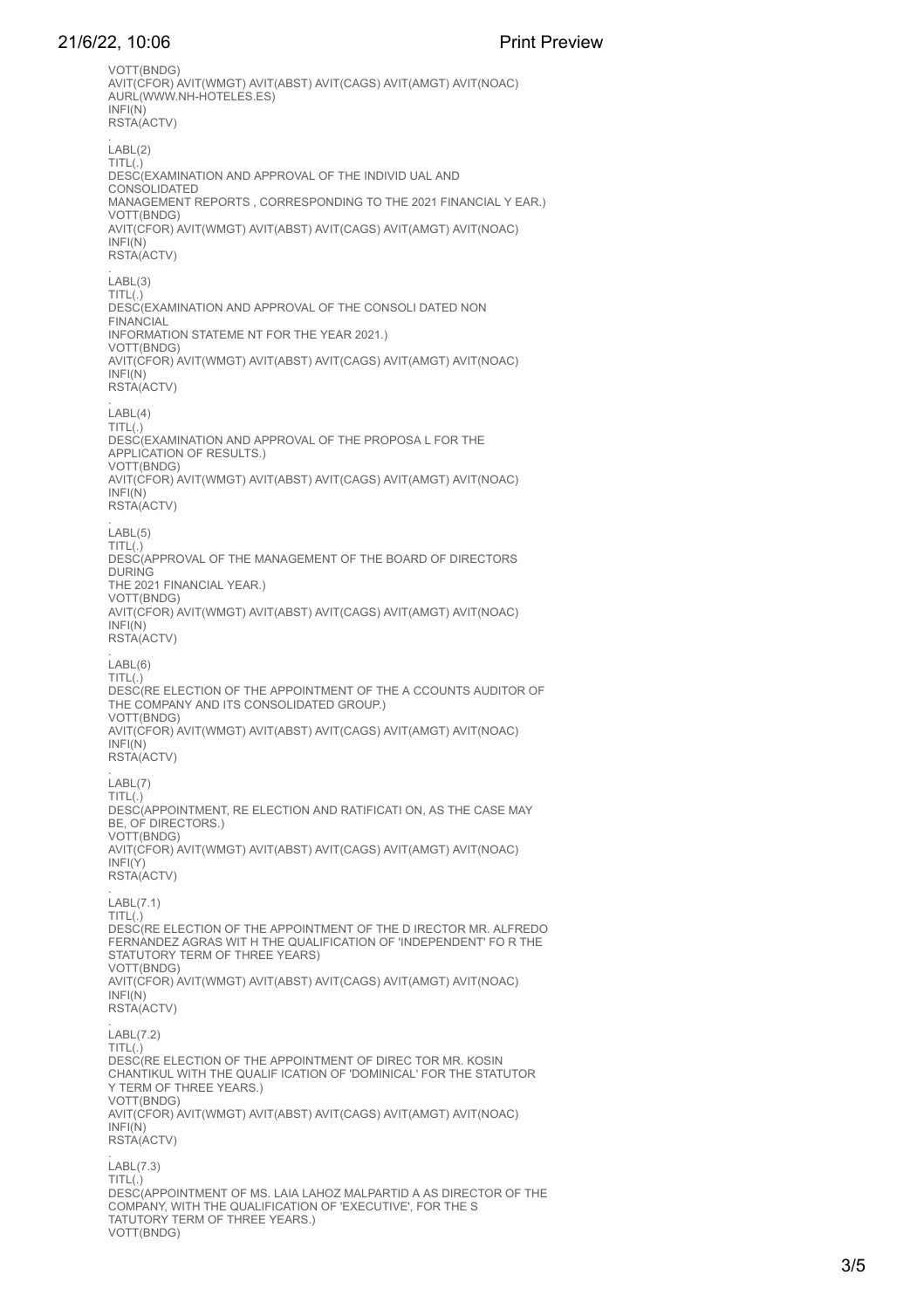#### 21/6/22, 10:06 Print Preview

AVIT(CFOR) AVIT(WMGT) AVIT(ABST) AVIT(CAGS) AVIT(AMGT) AVIT(NOAC) RSTA(ACTV) . LABL(8)  $TITL(.)$ DESC(ESTABLISHMENT OF THE NUMBER OF DIRECTOR S.)<br>VOTT/BNDG) AVIT(CFOR) AVIT(WMGT) AVIT(ABST) AVIT(CAGS) AVIT(AMGT) AVIT(NOAC)<br>INFI(N) INFI(N) RSTA(ACTV) . LABL(9)  $TITL(.)$ ....<br>DESC(SETTING THE ANNUAL AMOUNT OF THE REMUNE RATION OF THE<br>BOARD OF DIRECTORS AND IT S COMMITTEES) VOTT(BNDG)<br>AVIT(CFOR) AVIT(WMGT) AVIT(ABST) AVIT(CAGS) AVIT(AMGT) AVIT(NOAC)<br>INEI/N) RSTA(ACTV) .<br>LABL(10)  $TITL(.)$ DESC(CONSULTATIVE VOTE ON THE ANNUAL REPORT ON THE<br>REMUNERATION OF DIRECTORS.)<br>VOTT(BNDG) AVIT(CFOR) AVIT(WMGT) AVIT(ABST) AVIT(CAGS) AVIT(AMGT) AVIT(NOAC)<br>INFI(N) RSTA(ACTV) .<br>LABL(11) TITL(.) DESC(INFORMATION ON THE APPROVED AMENDMENTS TO THE REGULATIONS OF<br>THE BOARD OF DIRE CTORS.)<br>VOTT(BNDG) AVIT(CFOR) AVIT(WMGT) AVIT(ABST) AVIT(CAGS) AVIT(AMGT) AVIT(NOAC)<br>INFI(Y) RSTA(ACTV) .<br>LABL(12) TITL(.)<br>DESC(DELEGATION OF POWERS TO FORMALIZE, CLAR IFY, INTERPRET, DESCRIPCION OF POWERS TO FORMALIZE, CLARA IT IS AN ARRECT AND EXECUTE THE RESOLUTIONS ADOPTED BY THE GENERAL SHA REHOLDERS' MEETING.)<br>VOTT(BNDG) AVIT(CFOR) AVIT(WMGT) AVIT(ABST) AVIT(CAGS) AVIT(AMGT) AVIT(NOAC)<br>INFI(N) RSTA(ACTV) . CODEWORD DICTIONARY TO DECODE **ADRE)-ADDITIONAL RIGHT DEADLINE<br>ADRT-ADDITIONAL RIGHT CODE<br>AMNA-ADDITIONAL MARKET DEADLINE<br>ANOU-ANNOUNCEMENT DATE<br>ANNO-ANNOUNCEMENT DATE<br>AVIT-AGENDA URL ADDRESS<br>COAF-COAF REFERENCE<br>BODI-BENEFICIAL OWNER DISCOUSE<br>DESC-RESO** IADR-ISSUER ADDRESS IADT-ISSUER ADDRESS TYPE ICTY-ISSUER COUNTRY CODE IMFT-INCOMING MESSAGE FORMAT INFI-FOR INFORMATION ONLY INXF-CLIENT INSTRUCTION FORMAT ISSN-ISSUER NAME LABL-RESOLUTION ISSUER LABEL<br>LOCC-MEETING LOCATION CODE LOCC-MEETING LOCATION CODE<br>MADR-MEETING ADDRESS<br>MADT-MEETING COUNTRY CODE<br>MTHD-METING COUNTRY CODE<br>MTHD-METING COUNTRY CODE<br>MTHD-METING OF PARTICIPATION<br>DRVP-ISO2022 MEETING THOWED INDICATOR<br>ORMP-QUORUM QUANTITY - PERCENTA